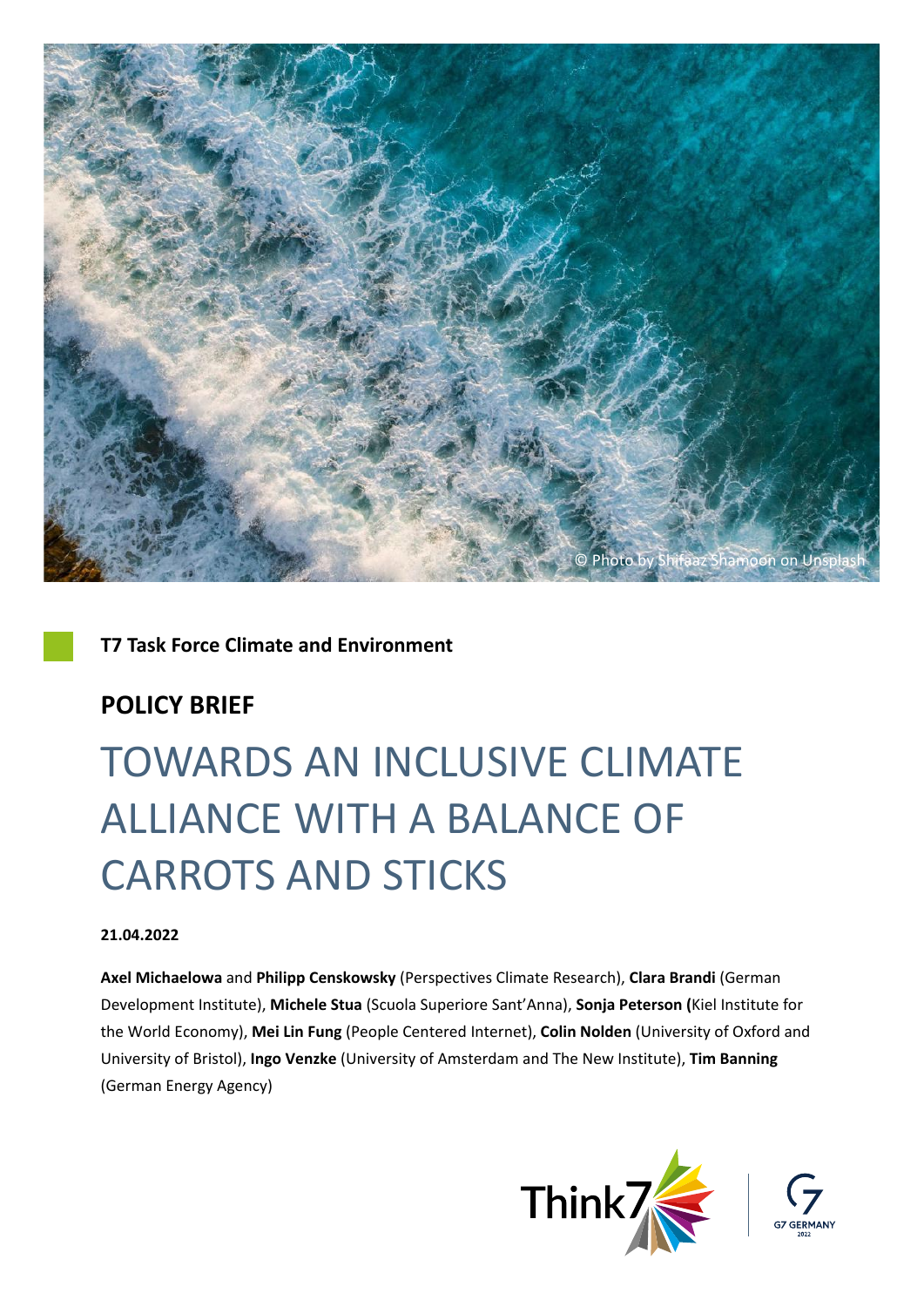## Executive summary

**As G7 countries generate 25% of world greenhouse gas emissions, an open and cooperative G7 climate alliance can accelerate international climate policy in a transformative and inclusive manner. Building upon a proposal of the German Government (2021), we propose the following design elements for such an alliance:**

**1. Membership conditions that benefit all members and are sufficiently ambitious to enable a pathway to genuine 'net zero'**

**Reaching 'net zero' emissions globally by mid-century is key to enable limiting global warming to 1.5°C – the core objective of the Paris Agreement. The alliance must adopt membership conditions that keep the aim of 1.5°C alive. These include:**

- **a differentiated carbon price with a common floor, i.e., an effective price set in accordance with criteria that reflect different economic capacities, with a floor at 50 € in 2025 and 100 € in 2030.**
- **common energy sector policies consistent with a pathway to genuine net zero, including a 2024 removal of fossil fuel subsidies, a 2030 phase-out date for coal-fired electricity generation for OECD members that join the alliance and a commitment to immediately end the new development of upstream coal, oil and gas supply infrastructure;**
- **a joint effort sharing mechanism to achieve emission reductions based on Common but Differentiated Responsibilities and Respective Capabilities (CBDR-RC).**
- **2. Apply a 'carrot and stick' approach based on Article 6 and a differentiated CBAM to encourage alliance participation**

**'Carrots' should be designed as an open means to incentivize decarbonization outside of the alliance and encourage participation in the alliance. We recommend using international carbon markets under Article 6 of the Paris Agreement as a carrot, providing an additional financial incentive to non-members of the alliance for low carbon development. A differentiated carbon-border adjustment mechanism (CBAM) is the crucial 'stick' to avoid carbon leakage, with differentiation based on development status and clear exemptions for Least Developed Countries (LDCs). Additional carrots should include differentiated carbon border levy refunds as well as targeted industry and energy partnerships.**

**3. Use a ratcheting mechanism to raise ambition**

**A roadmap to ratchet-up the ambition of measures within and beyond the alliance is essential. Such roadmap should align with five-year NDC update cycles under the Paris Agreement, adjustable to align with national and global net zero targets and set clear milestones for expansion regarding sectors (from heavy industry and energy to land use) as well as countries (from G7 to G20 and beyond). Ensuring institutional continuity of the alliance requires a legally binding agreement that is independent from annually changing G7 presidencies and governed by a secretariat hosted by one or more volunteering member states, with a slim administration and explicit inclusion of a wide range of civil society representatives.** 

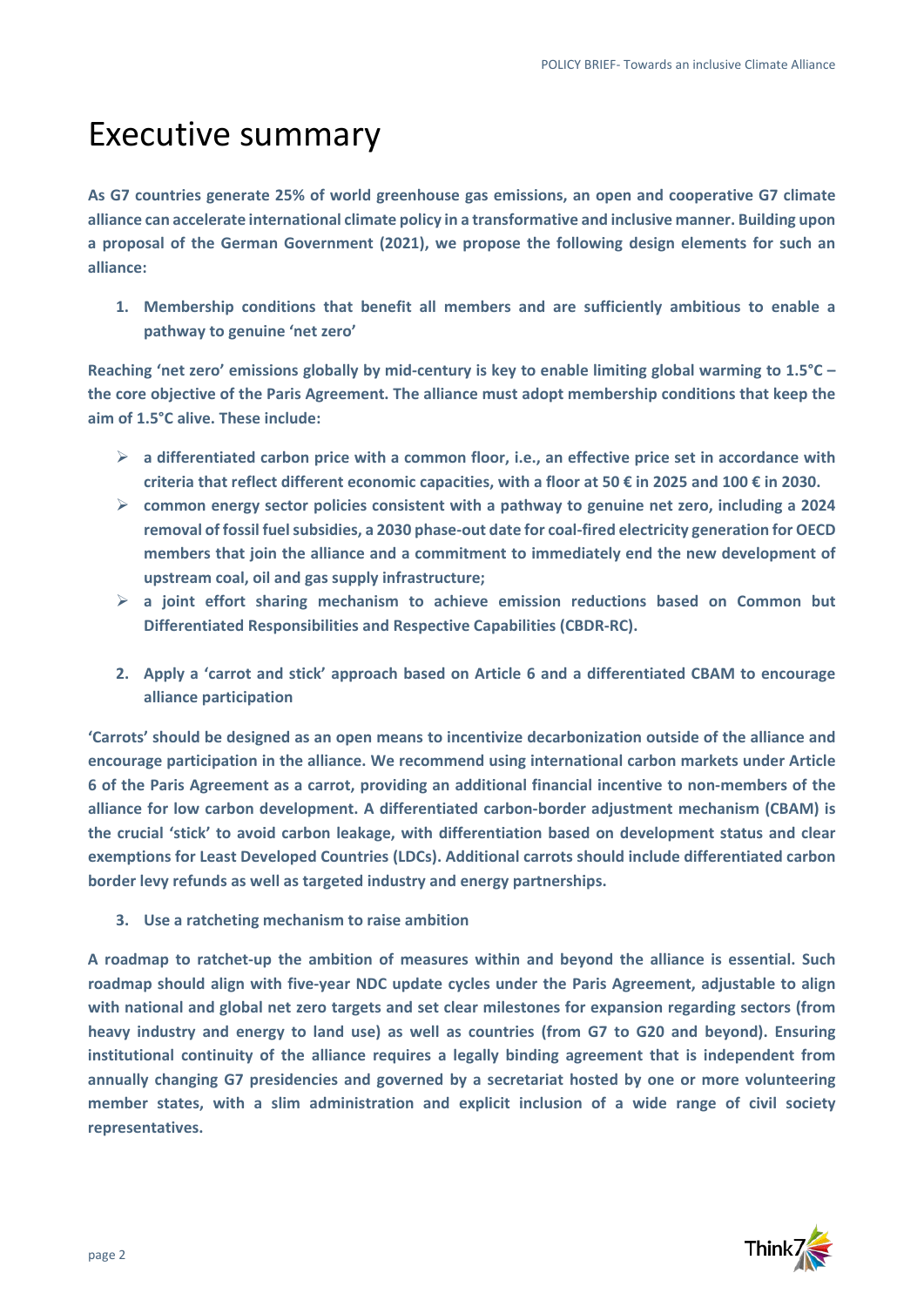## Challenge

The Intergovernmental Panel on Climate Change (IPCC 2022a) has identified a "brief and rapidly closing window of opportunity" for addressing global climate change. The G7 – the world's largest advanced economies – bear high historical responsibilities for greenhouse gas emissions and thus need to act as frontrunners to address this climate change problem In its latest report, the IPCC (2022b) features an entire chapter on climate clubs - and calls for more global cooperation to achieve the necessary transformative change. This follows on from the German government's proposed "international climate alliance geared towards close collaboration" with the aim of accelerating the implementation of the Paris Climate Agreement (German Government 2021). Building on the initial idea of a 'climate club', which was coined by Nordhaus (2015) and involves an exclusive coalition of countries that agree on a joint set of carbon prices and apply a carbon border adjustment mechanism (CBAM) to reap benefits in form of 'club goods' while preventing carbon leakage, this policy brief provides the design elements of an inclusive climate alliance to overcome challenges associated with this original idea.

A CBAM may be incompatible with regulations under the World Trade Organization (WTO) as well as free trade agreements and can deteriorate the terms of trade of non-member countries, including Least Developed Countries (LDCs) (Brandi 2021). Hence, there is a perception among non EU members that the EU CBAM—the first concrete proposal for a border adjustment—will be an exclusive, unilateral measure to shut off access to the EU market. The EU CBAM might then lead to retaliation rather than cooperation. Lastly, CBAMs face several measurement and circumvention problems that can cause high transaction costs and reduce their effectiveness (e.g., Felbermayr and Peterson 2020).

Moreover, carbon pricing alone will be insufficient to achieve the transformation required for rapid global decarbonization, especially regarding harnessing of the long-term innovation needed. Carbon pricing within a club is furthermore only realistic among countries with national or regional carbon market schemes with similar characteristics. This means that it currently can neither include the United States (at federal level), nor emerging economies which are major emitters but whose carbon prices are at best an order of magnitude below those of the EU. At the same time, agreeing on stringent non-price measures such as technology mandates across sectors at the scale and speed required is challenging due to more immediate and high transitional risks implying the stranding of assets in hard-to-abate sectors – especially if countries were to move alone.

In the following, we outline design elements that the G7 should use to build an open and cooperative climate alliance. These include: defining membership conditions that benefit all participants (*design element 1*); deploying a 'carrot and stick' approach, which is, on the one hand, designed to avoid carbon leakage and unintended negative impacts for LDCs as well as small island developing states (SIDS) and, on the other hand, to incentivize non-members to ultimately join the alliance and decarbonize their economies (*design element 2*); and raising ambitions through a ratcheting up mechanism (*design element 3*).

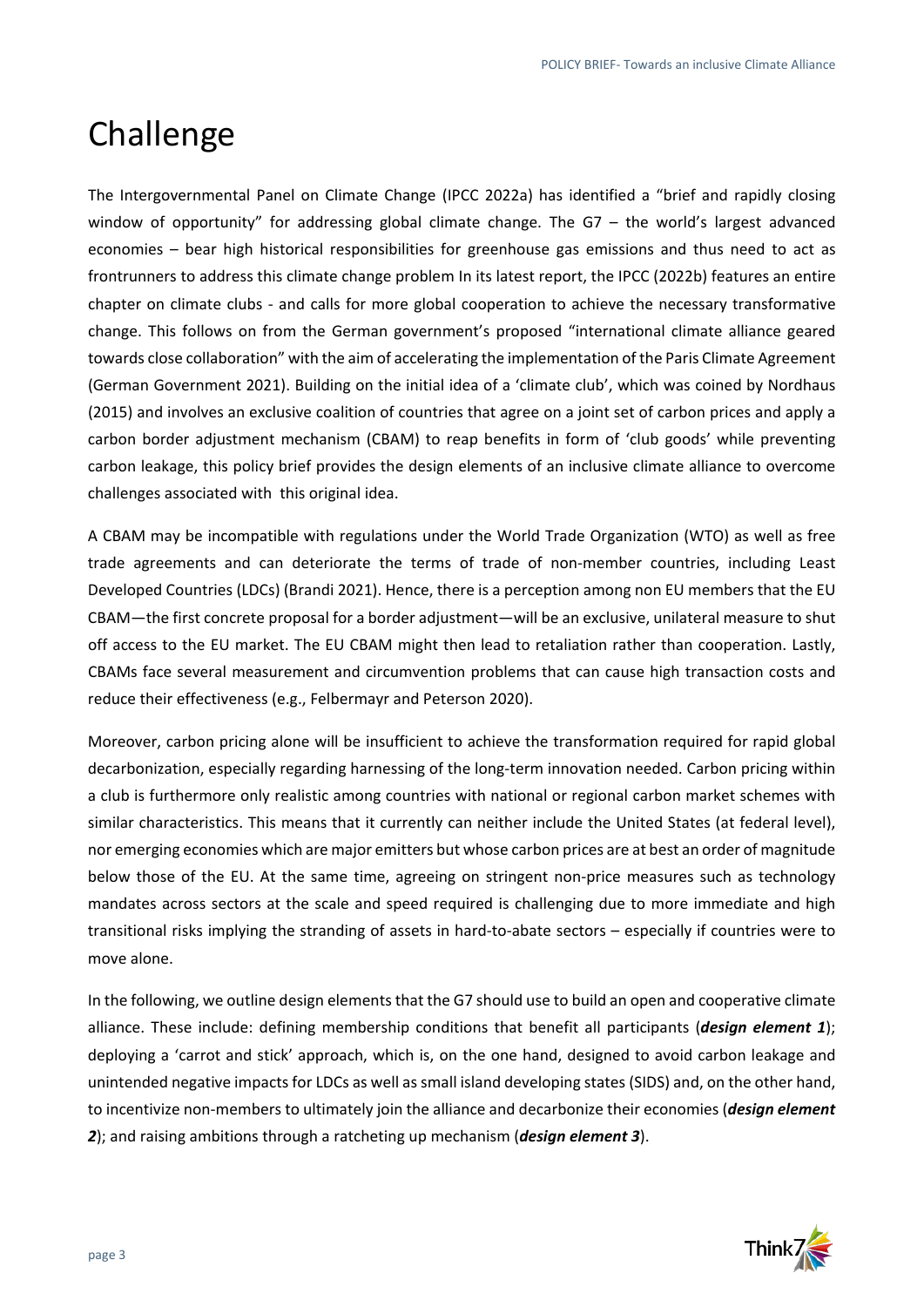## Proposals

## **Design element 1:** Define conditions for participation in the alliance that benefit all members and are sufficiently ambitious

Limiting global warming below 1.5°C– the core objective of the Paris Agreement – needs to be at the heart of the proposed international climate alliance (e.g., Stua et al. 2022). First and foremost, achieving this objective accrues cost savings to all members of the alliance due to prevention of exorbitant, often irreversible social and economic damages for G7 economies as well as the rest of the world (e.g., Waidelich et al. 2021). Hence, the alliance should define conditions that are sufficiently ambitious to avoid temperature overshoot. These entry requirements should at least include the following price- and non-price based measures.

### *1) A differentiated carbon price with a common floor*

Harmonized carbon pricing implies large cost savings to reach the temperature targets of the Paris Agreement and avoids carbon leakage among alliance members (Böhringer et al. 2021). To be viable, the effective carbon price should reflect different economic capacities and be determined through a set of agreed criteria (e.g., level of GDP, maturity of domestic carbon pricing mechanism, abatement costs in the country etc.). This should build on existing carbon market schemes and support their eventual integration. As a common basis, a joint price floor needs to be agreed upon that is sufficiently high enough to achieve a transformative impact. A full implementation of the climate alliance on the G7 level with a carbon price floor of 50 € in 2025 and 100 € in 2030 as suggested as median value of modelling studies in IPCC (2018) to reach a 1.5°C consistent pathway would directly achieve annual emission reductions of about 6 billion t CO<sub>2</sub> in 2030. The alliance should start with a focused sectoral coverage (energy sectors and heavy industry) and account for the removal of fossil-fuel subsidies that act as a 'negative' carbon price and can be directly translated into a carbon price equivalent (Böhm and Peterson 2021).

### *2) Common energy sector policies consistent with a pathway to genuine 'net zero'*

Limiting global warming to 1.5°C requires global net zero emissions by 2050 with the energy sector being of decisive importance (IEA 2021). Alliance members need a joint understanding of the approach to achieve net zero emissions at the territorial (for member countries) and at the organizational level (e.g., for corporate and financial actors). Such an understanding must be based on frontloading emission reductions, a credible approach to accounting of trade-embodied or value chain-related emissions, as well as cautious use of negative emission technologies (Fankhauser et al. 2022; Tilsted et al. 2021). Common energy sector policies are needed to put the alliance on the path towards these net zero targets, while reconciling energy security with climate objectives. These policies must – at a minimum level - include a 2024 phase out for all fossil fuel subsidies, a 2030 phase-out date for coal-fired electricity generation for OECD-members that join the alliance, and a commitment to end public support for new development of upstream coal, oil and gas supply infrastructure in line with IEA (2021). This may sound difficult in the aftermath of the Ukraine invasion but is

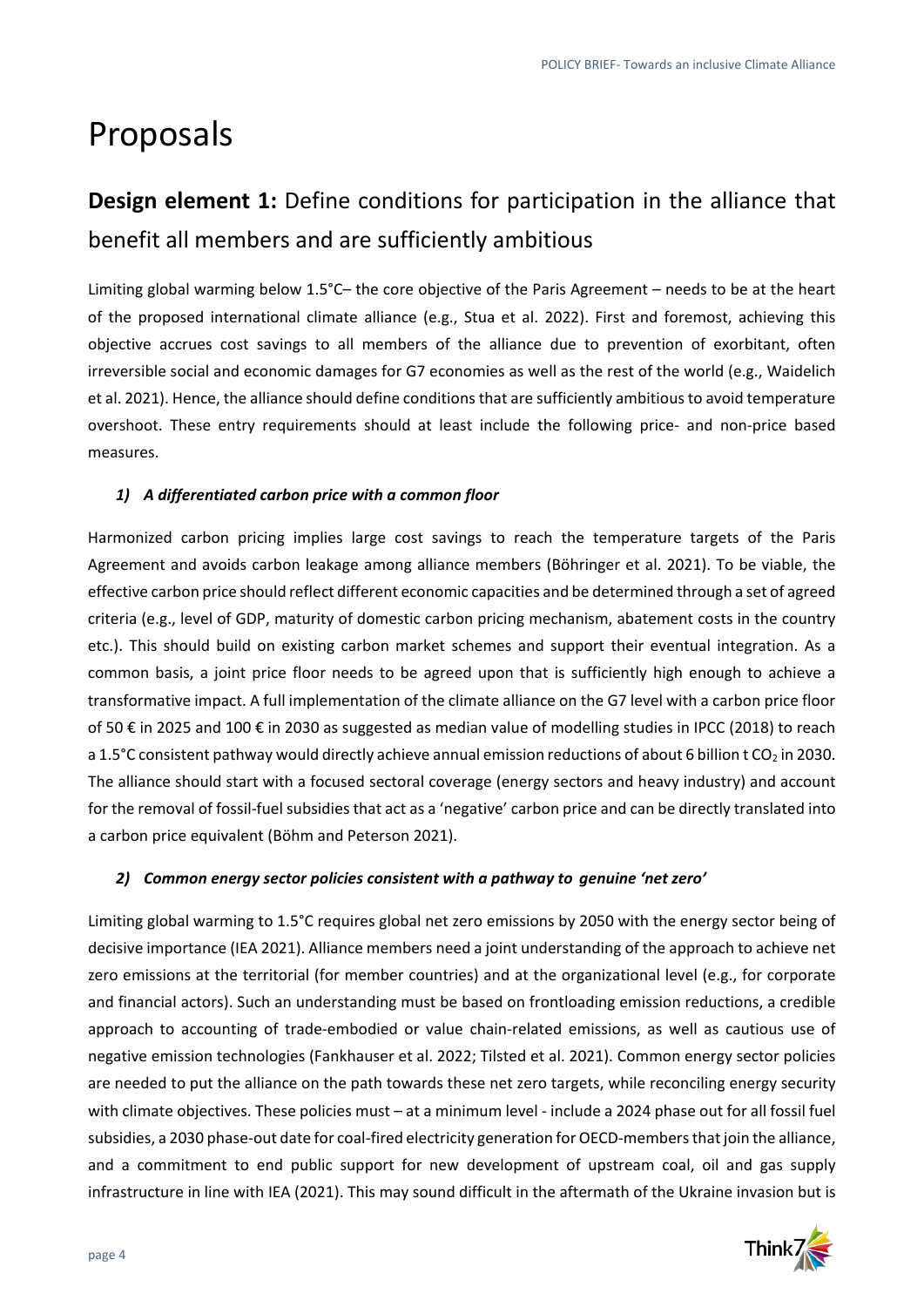critically important given the decades-long lifetime of new infrastructure. Moreover, aligned energy efficiency standards, energy-related methane reduction as well as jointly coordinated measures to achieve a *just* energy transition, e.g., through redistributive carbon pricing and fiscal policy reform need to be undertaken*.*

### *3) A joint effort sharing mechanism to achieve emission reductions*

Lastly, we recommend the establishment of a joint effort sharing mechanism as constitutive element of climate alliance membership. Such mechanism should be based upon the principle of Common but Differentiated Responsibilities and Respective Capabilities (CBDR-RC) and balance the highly emitting alliance members' burdens with their respective capacities. The mechanism can mirror and internationalize the effort sharing mechanism of the European Union and accelerate decarbonization while more equitably distributing burdens across members (Stua 2017). This could incentivize especially highly emitting G20 economies with lower levels of GDP to join.

## **Design element 2:** Use a 'carrot and stick' approach based on Article 6, a differentiated CBAM, and targeted industry and energy partnerships

In the context of climate clubs, carrots have typically been referred to as benefits that are exclusively available for club members (Nordhaus 2015; Das 2015). In this logic, sticks are penalties for non-members. Given the economic and legal challenges of an exclusive climate club, we recommend using both carrots and sticks in an inclusive, fair and differentiated manner with the objective of incentivizing non-member trade partners to decarbonize their economies and ultimately join the climate alliance.

Firstly, we suggest using the benefits from the transboundary linking of carbon markets under Article 6 of the Paris Agreement as carrots (Stua et al. 2022, Müller and Michaelowa 2019). Under this framework, alliance members can achieve target compliance by offering international carbon finance as carrots to assist nonmembers to decarbonize their economies, building on stringent baselines and additionality determination in order to achieve environmental integrity. Applying an 'ambition coefficient' to sectoral baselines in project host countries ensures alignment with the net zero objective (Michaelowa et al. 2021). Clear roadmaps for LDCs – anchored in bilateral agreements under Article 6.2 – should facilitate their 'leapfrogging' of carbonintensive development paths and enable their integration in the alliance over time. Credits purchased from non-members should be fully fungible and usable against all carbon pricing instruments applied in the alliance.

Second, we recommend establishing a CBAM stick that differentiates among exporting countries in an inclusive, WTO compatible, transparent, and fair manner. The principles of CBDR-RC and of Special but Differentiated Treatment (SDT) can offer guidance (Venzke & Vidigal 2022). The basis for differentiation should relate to the development status of the exporter and the existence of a "development, financial [or] trade need" (WTO Appellate Body 2004: para 161). It should further determine both the carbon price to be paid when accessing the market as well as the redistribution of CBAM revenues for climate financing in exporting countries. In line with the SDT principle, LDCs should be exempted from paying border adjustments, or at least receive a full refund of any CBAM revenues, earmarked for mitigation or adaptation measures.

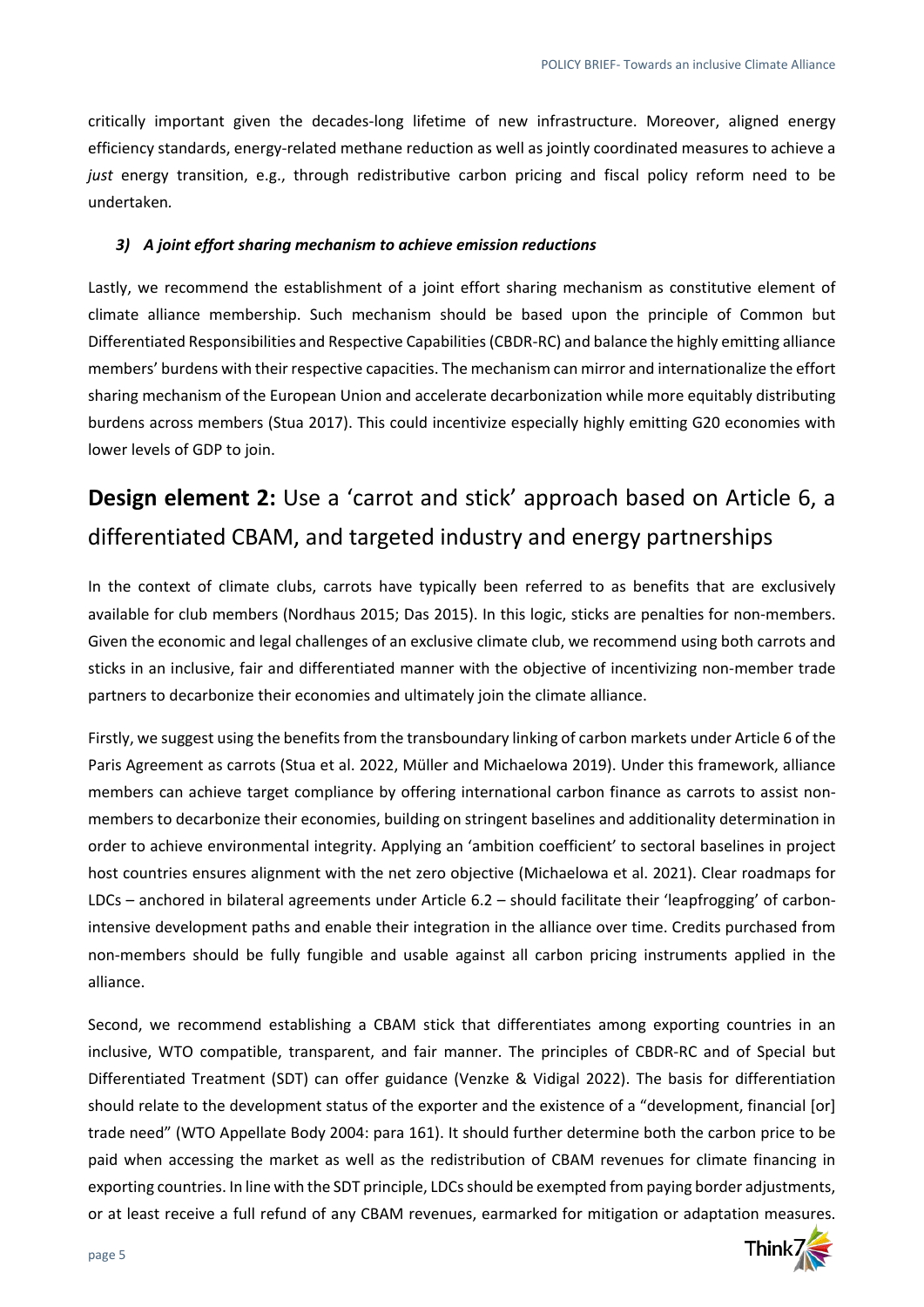Countries can also be allowed to use Article 6 emissions credits for their CBAM obligations. The approach of implementing such differentiated CBAM can provide space for using a partial refund of CBAM levies as additional carrot as non-members align with the alliances' entry requirements on carbon pricing and energy sector policies.

Third, the alliance should use industry and energy partnerships(e.g., for green hydrogen) as additional carrots for non-member countries that seek transformation to low-carbon economies. With renewable electricity being sufficiently cost-competitive in most parts of the world, these partnerships must be designed in a way that specifically reduces institutional and infrastructural-technical barriers of renewable energy technology roll-out and is contingent on reduction of fossil energy use, e.g., in the power and industry sectors. Two recent bilateral examples show the feasibility and transformative impact of such partnerships: the Just Energy Transition Partnership with South Africa (UK Presidency 2021), and the Leadership Group for Industry Transition launched by the governments of Sweden and India (LeadIT 2022).

## **Design element 3:** Raise ambition through a ratcheting-up mechanism

The climate alliance needs to provide a strategy for its members to ratchet up its ambition (e.g., Stua et al. 2022). This ratcheting-up mechanism should align with established five-year NDC update cycles under the Paris Agreement as well as national and global pathways towards genuine net zero by 2050. On the way to net zero emissions, alliance members need to set a clear path for increasing the joint carbon price over time. Also, an extension of carbon pricing to all GHG-intensive sectors, especially land use, is needed to meet the level of ambition required in a step-wise manner. Lastly, within the alliance, an ambition increase is needed for non-price based elements on the way to achieving energy security through renewable energy sources and independence from fossil fuels at the latest by 2035. Beyond the alliance, milestones for the strategic cooperation with non-members through 'carrots and sticks' are needed, based on needs and mitigation potential. Finally, expansion of membership towards all G20 countries – that together account for about 80% of global GHG emissions – should be achieved within 15 years.

## Implementation

The international climate alliance envisaged by the German G7 presidency can – if well designed - transform the international climate policy regime. A first step needs to be a 2022 update of the G7 NDCs to align them with the 1.5°C pathway, a fossil fuel subsidy phaseout plan, and a G7 statement to implement minimum carbon prices of 50 € by 2025 and 100 € by 2030. Whether the alliance becomes a successful and effective instrument depends on its capacity to balance internal ambition with inclusiveness beyond the G7. In addition to negotiating the membership conditions, an open dialogue with non-members from the very start in 2022, especially with G20 partners, is of decisive importance.

Furthermore, the establishment of suitable governance structures to achieve successful implementation is crucial. We propose a legally binding agreement among G7 countries that works towards implementing the

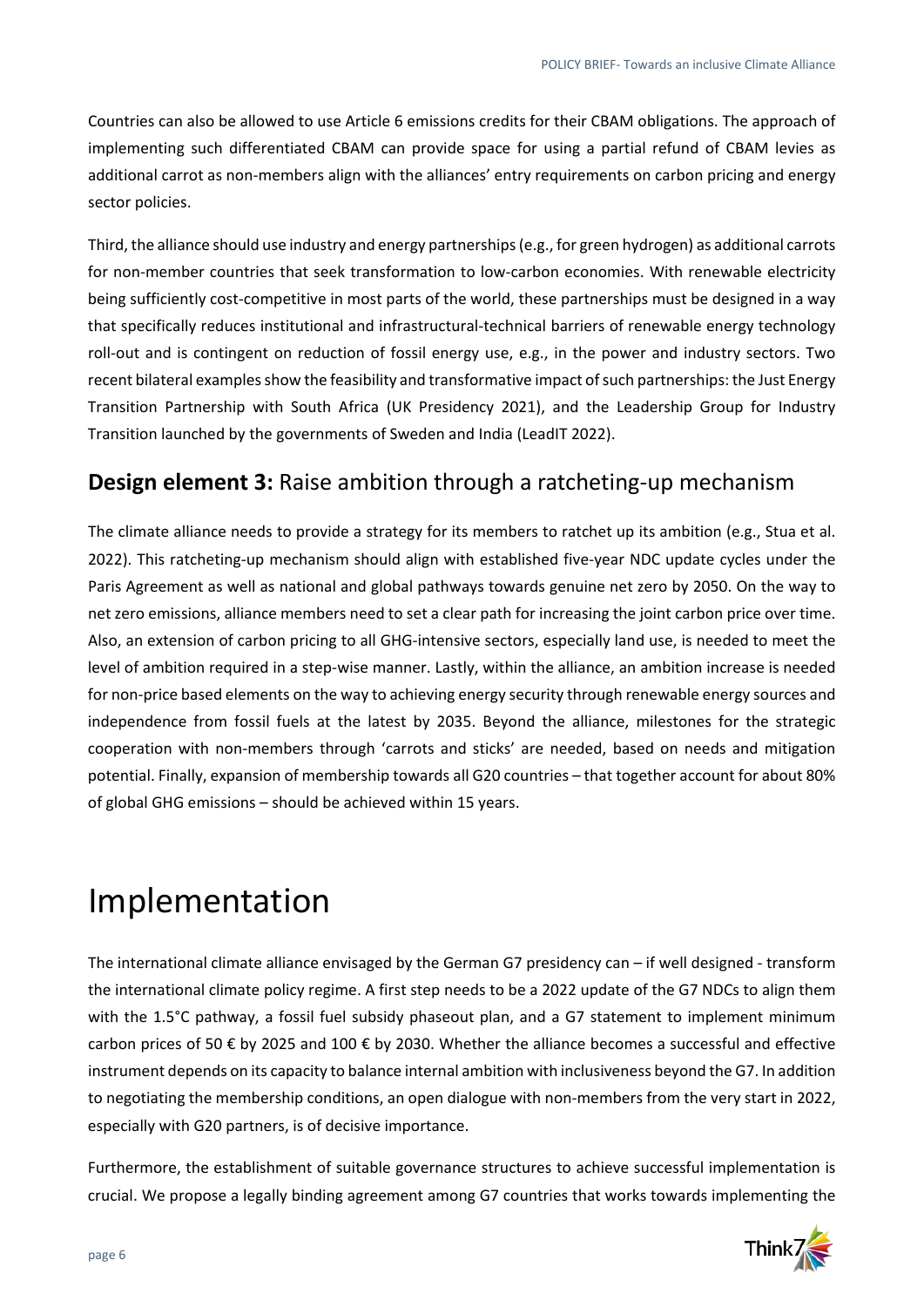design elements outlined above. This would entail a hybrid governance architecture combining a top-down and bottom-up approach through participation of non-state actors (Jacobs 2016; Stua 2017). The governance structure has to be independent from the annually changing G7 Presidency in order to ensure the institutional continuity of the alliance over time. We recommend establishing a secretariat hosted by one or more volunteering member states, with a slim administration and broad and diverse inclusion of civil society representatives.

A carbon price floor decision would be unprecedented on the G7 level. The coal power phase out as well as the fossil fuel upstream investment ban would facilitate further emission reductions from 2030 onwards, and would be more akin to previous G7 decisions, like the stop of export finance for coal power plants. It would also build on the Powering Past Coal Coalition orchestrated by the UK. The 2024 fossil fuel subsidy removal would finally implement past G7 summit pledges made routinely since 2009.

The current critical geopolitical and economic situation after the invasion of Ukraine by Russia warrants a swift and bold response from the G7. This response embodied in the climate alliance should prioritize achieving energy security through decentralized renewable energy sources and independence from fossil fuelsimported from autocratic regimes like Russia – and rally more countries and people together in the fight against climate change.

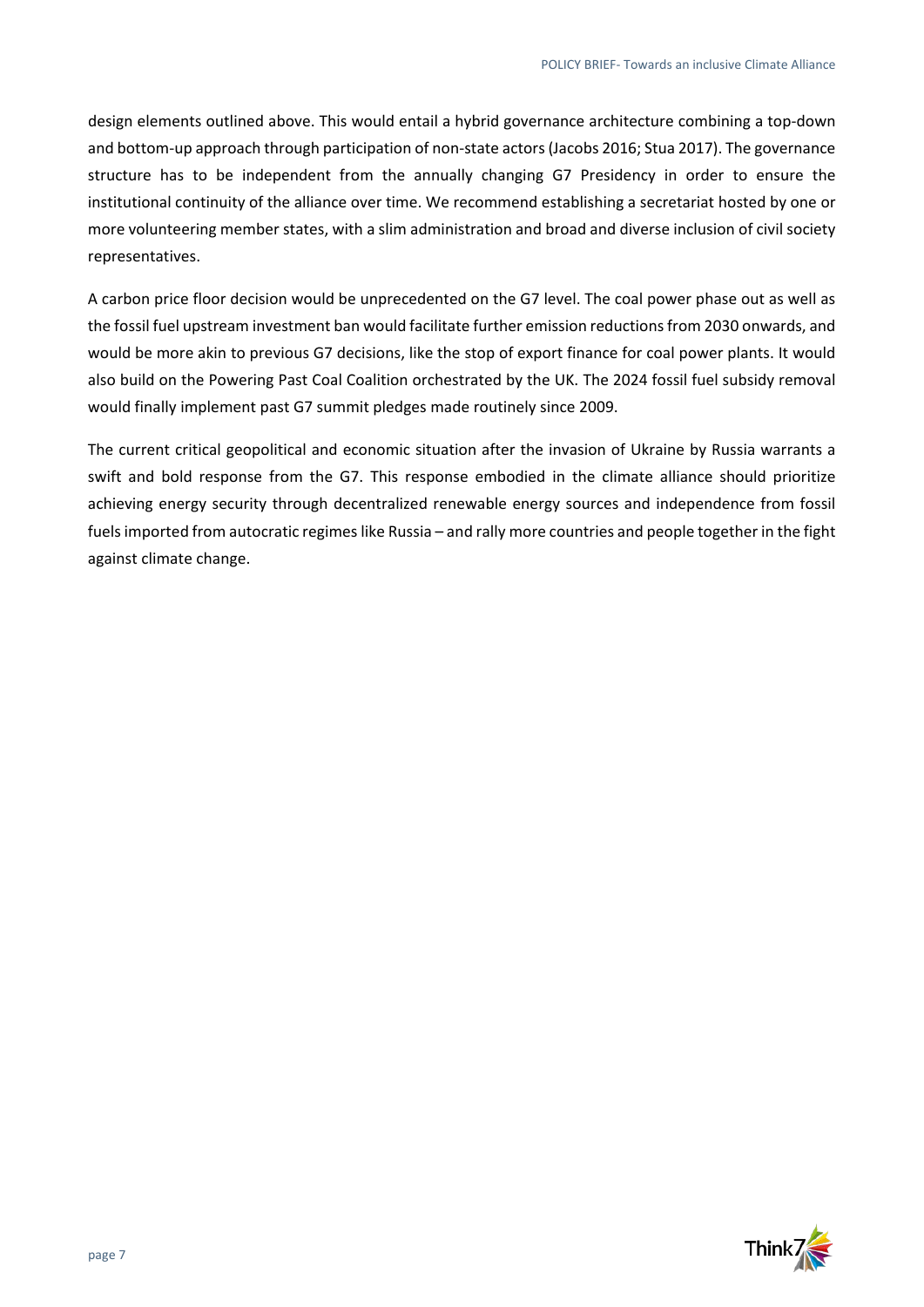## References

- Böhringer, C.; Peterson, S.; Rutherford, T.; Schneider, J.; Winkler, M. (2021). Climate Policies after Paris: Pledge, Trade and Recycle, Insights from the 36th Energy Modeling Forum Study (EMF36), in: *Energy Economics*, 104, 105471
- Böhm, J.; Peterson, S. (2021). Fossil fuel subsidy inventories vs. net carbon prices: A consistent approach for measuring fossil fuel price incentives. Kiel Working Paper 2186, Kiel Institute for the World Economy, [https://www.ifw-kiel.de/de/publikationen/kieler-arbeitspapiere/2021/fossil-fuel](https://www.ifw-kiel.de/de/publikationen/kieler-arbeitspapiere/2021/fossil-fuel-subsidy-inventories-vs-net-carbon-prices-a-consistent-approach-for-measuring-fossil-fuel-price-incentives-0/)[subsidy-inventories-vs-net-carbon-prices-a-consistent-approach-for-measuring-fossil-fuel-price](https://www.ifw-kiel.de/de/publikationen/kieler-arbeitspapiere/2021/fossil-fuel-subsidy-inventories-vs-net-carbon-prices-a-consistent-approach-for-measuring-fossil-fuel-price-incentives-0/)[incentives-0/](https://www.ifw-kiel.de/de/publikationen/kieler-arbeitspapiere/2021/fossil-fuel-subsidy-inventories-vs-net-carbon-prices-a-consistent-approach-for-measuring-fossil-fuel-price-incentives-0/) (accessed March 18, 2022)
- Brandi, C. (2021). Priorities for a Development-friendly Carbon Border Adjustment Mechanism (CBAM), German Development Institute / Deutsches Institut für Entwicklungspoltik (DIE), Bonn, [https://www.die-gdi.de/en/briefing-paper/article/priorities-for-a-development-friendly-eu-carbon](https://www.die-gdi.de/en/briefing-paper/article/priorities-for-a-development-friendly-eu-carbon-border-adjustment-mechanism-cbam/)[border-adjustment-mechanism-cbam/](https://www.die-gdi.de/en/briefing-paper/article/priorities-for-a-development-friendly-eu-carbon-border-adjustment-mechanism-cbam/) (accessed March 18, 2022)
- Das, K. (2015). Climate Clubs: Carrots, Sticks and More, in:. Economic & Political Weekly, 5(34), p. 24-27.
- Fankhauser, S. et al. (2022). The meaning of net zero and how to get it right, in: Nature Climate Change, 12, p. 15–21.
- Felbermayr, G.; Peterson, S. (2020). Economic assessment of Carbon Leakage and Carbon Border Adjustment. Briefing for the European Parliament, [https://www.europarl.europa.eu/RegData/etudes/BRIE/2020/603501/EXPO\\_BRI\(2020\)603501\\_EN.](https://www.europarl.europa.eu/RegData/etudes/BRIE/2020/603501/EXPO_BRI(2020)603501_EN.pdf) [pdf](https://www.europarl.europa.eu/RegData/etudes/BRIE/2020/603501/EXPO_BRI(2020)603501_EN.pdf) (accessed March 18, 2022)
- German Government (2021). Steps towards an alliance for climate, competitiveness and industry building blocks of a cooperative and open climate club. White paper BMF, AA, BMWi, BMU, BMZ. Retrieved February 22, 2022, [https://www.bundesfinanzministerium.de/Content/EN/Downloads/Climate-](https://www.bundesfinanzministerium.de/Content/EN/Downloads/Climate-Action/key-issues-paper-international-climate-club.pdf?__blob=publicationFile&v=4)[Action/key-issues-paper-international-climate-club.pdf?\\_\\_blob=publicationFile&v=4](https://www.bundesfinanzministerium.de/Content/EN/Downloads/Climate-Action/key-issues-paper-international-climate-club.pdf?__blob=publicationFile&v=4) (accessed March 18, 2022)
- IPCC (2022a). Working Group II Report on Impacts, Adaptation and Vulnerability, Intergovernmental Panel on Climate Change, <https://www.ipcc.ch/working-group/wg2/> (accessed March 18, 2022)
- IPCC (2022b): Working Group III Report on Mitigation of Climate Change, Intergovernmental Panel on Climate Change,<https://www.ipcc.ch/report/ar6/wg3/> (accessed April 19th, 2022)
- IEA (2021). Net Zero by 2050 a roadmap for the global energy sector, Paris
- LeadIT (2022): The Leadership Group for Industry Transition,<https://www.industrytransition.org/> (accessed March 18, 2022)
- Michaelowa, A.; Michaelowa, K.; Hermwille, L.; Espelage, A. (2021). Towards net zero: Dynamic baselines for international market mechanisms; CIS Discussion Paper 107, Zurich
- Müller, B.; Michaelowa, A. (2019). How to operationalize accounting under Article 6 market mechanisms of the Paris Agreement, in: Climate Policy, 19(7), p. 812–819.
- Nordhaus, W. D. (2015). Climate Clubs: Overcoming Free-riding in International Climate Policy, in: American Economic Review, 105(4), p. 1339–1370

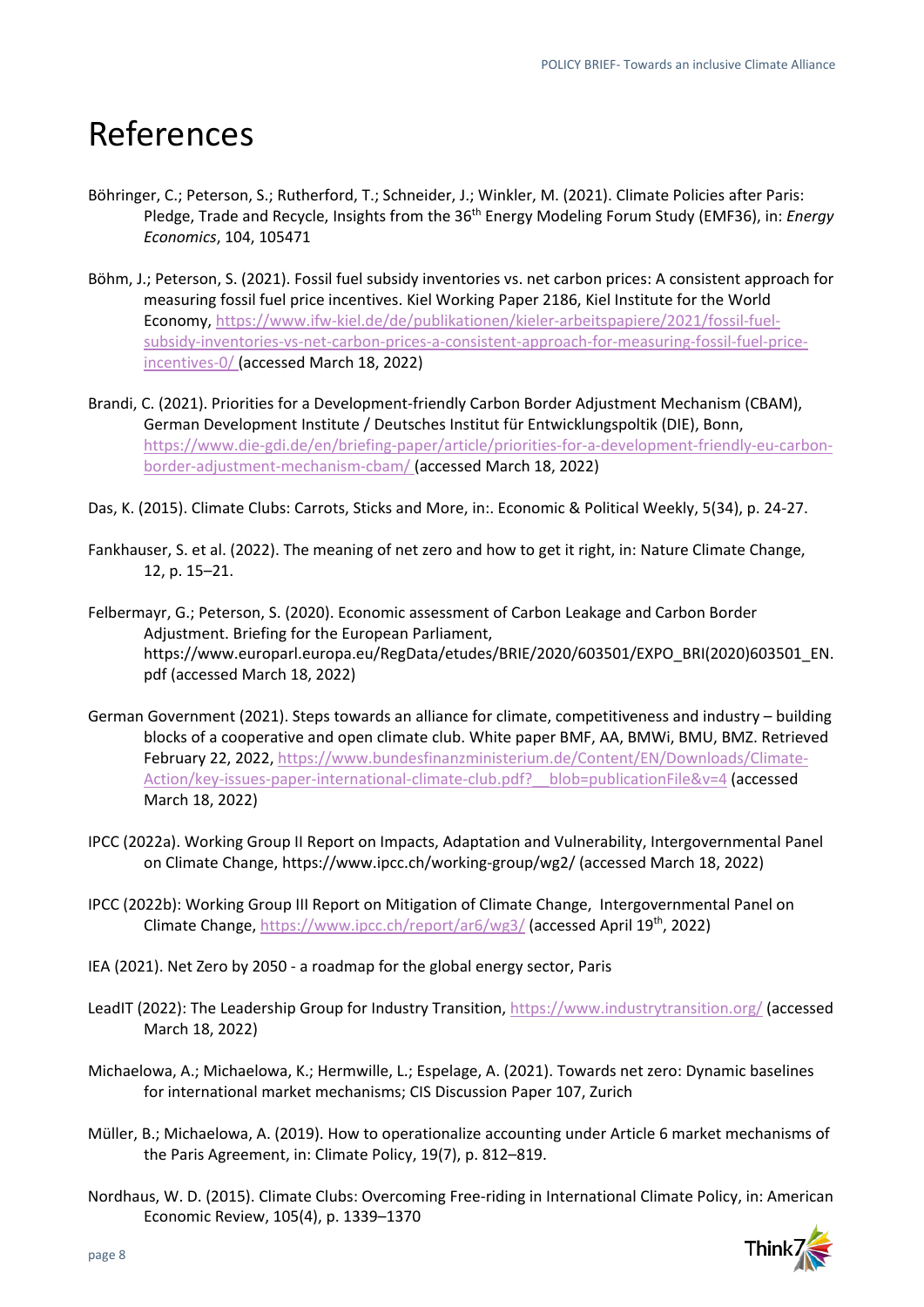Stua, M. (2017). From the Paris Agreement to a Low-Carbon Bretton Woods. Cham: Springer.

- Stua, M., Nolden, C., Coulon, M. (2022). Climate clubs embedded in Article 6 of the Paris Agreement, in: Resources, Conservation and Recycling, 180, 106178.
- Tilsted, J. et al. (2021). Accounting matters: Revisiting claims of decoupling and genuine green growth in Nordic countries, in: *Ecological Economics*, 187, 107101.
- UK Presidency (2021). Political Declaration on the Just Energy Transition in South Africa, Glasgow, November 2021, [https://ukcop26.org/political-declaration-on-the-just-energy-transition-in-south](https://ukcop26.org/political-declaration-on-the-just-energy-transition-in-south-africa/)[africa/](https://ukcop26.org/political-declaration-on-the-just-energy-transition-in-south-africa/) (accessed March 18, 2022)
- Venzke, I.; Vidigal, G. (2022). Are Trade Measures to Tackle the Climate Crisis the End of Differentiated Responsibilities? The Case of the EU Carbon Border Adjustment Mechanism (CBAM), in: Netherlands Yearbook of International Law, forthcoming, available at SSRN: <https://ssrn.com/abstract=4013767> (accessed March 18, 2022)
- Waidelich, P. et al. (2021). The social cost of carbon dioxide under climate-economy feedbacks and temperature variability, in: Environmental Research Letters, 16 (9), 094037
- WTO Appellate Body (2004). European Communities Conditions for the Granting of Tariff Preferences to Developing Countries, 7 April 2004, WT/DS246/AB/R (EC — Tariff Preferences).

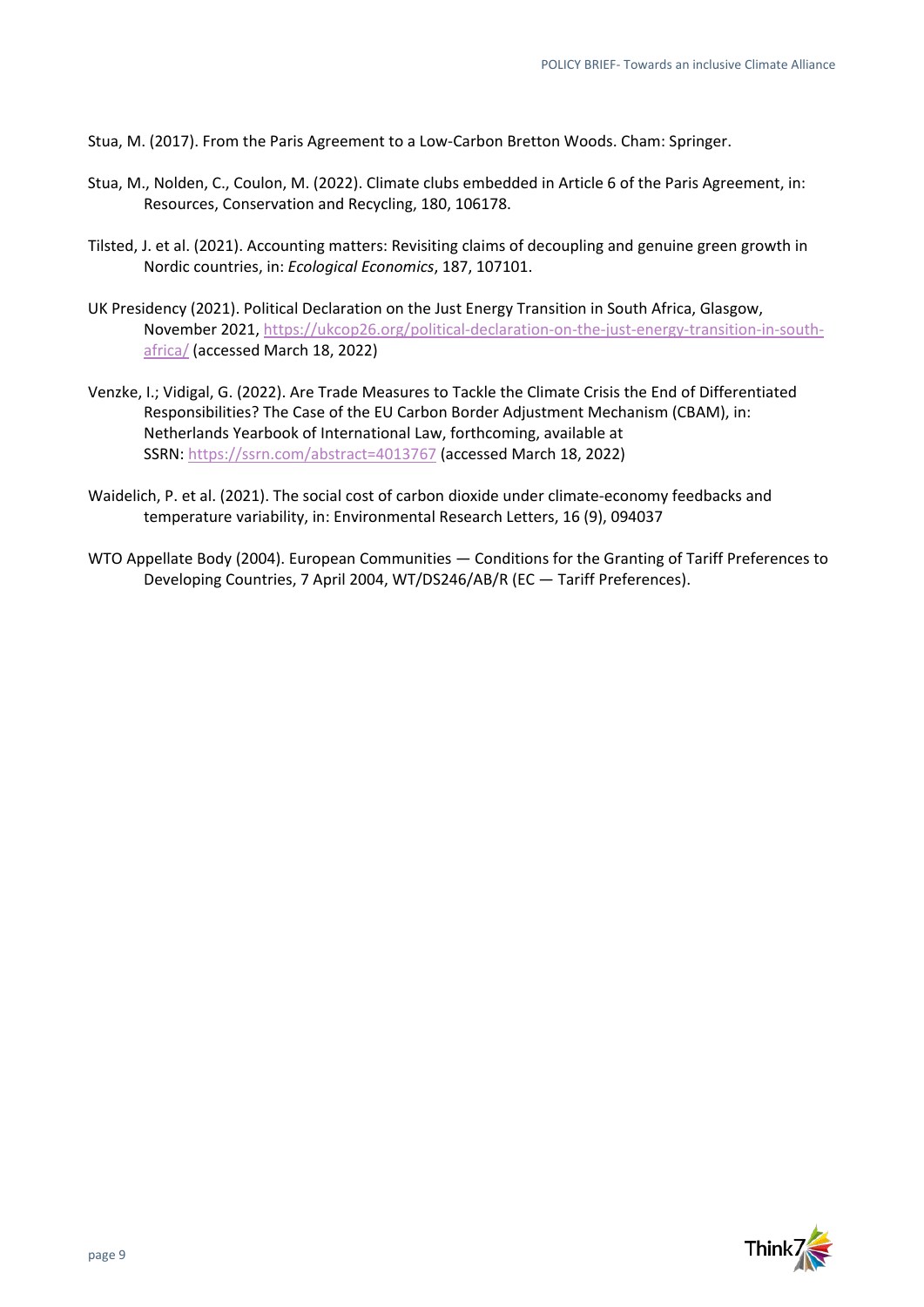## About the Authors

**Axel Michaelowa –** Perspectives Climate Research and University of Zurich



Axel Michaelowa has been working on the design of international and national climate policy both as researcher and consultant since 1994. He was lead author of the policy chapter of the 4<sup>th</sup> and 5<sup>th</sup> IPCC Assessment Reports. Axel has been in the forefront of methodology development for the CDM and Article 6, and supported key developing countries in the update of their NDCs. He has worked in over 40 countries.

### **Philipp Censkowsky –** Perspectives Climate Research and University of Lausanne



Philipp Censkowsky has a background in research and advisory services both from the Potsdam Institute for Climate Impact Research (PIK) and the German Development Corporation (GIZ). His main focus of work at Perspectives is the alignment of public finance institutions with the Paris Agreement as well as UNFCCC negotiations on climate finance. Philipp is a PhD candidate at HEC Lausanne, Switzerland.

**Clara Brandi –** German Development Institute / Deutsches Instititut für Entwicklungspolitik (DIE)



PD Dr. Clara Brandi is Head of the Research Programme "Transformations of Economic and Social Systems" at the German Development Institute / Deutsches Institut für Entwicklungspolitik (DIE) and lecturer at the University of Duisburg-Essen. Clara holds a PhD from the European University Institute, a Master's degree from the University of Oxford and a Master's degree in economics from the University of Freiburg.

### **Michele Stua-** Scuola Superiore Sant'Anna



As Climate Policy Analyst, Michele Stua has devoted 15 years to study international climate governance. His main works focused on the transition management structure of CDM, on the significance of Article 6 of the Paris Agreement and on the effectiveness of climate clubs in the post-Paris regime.

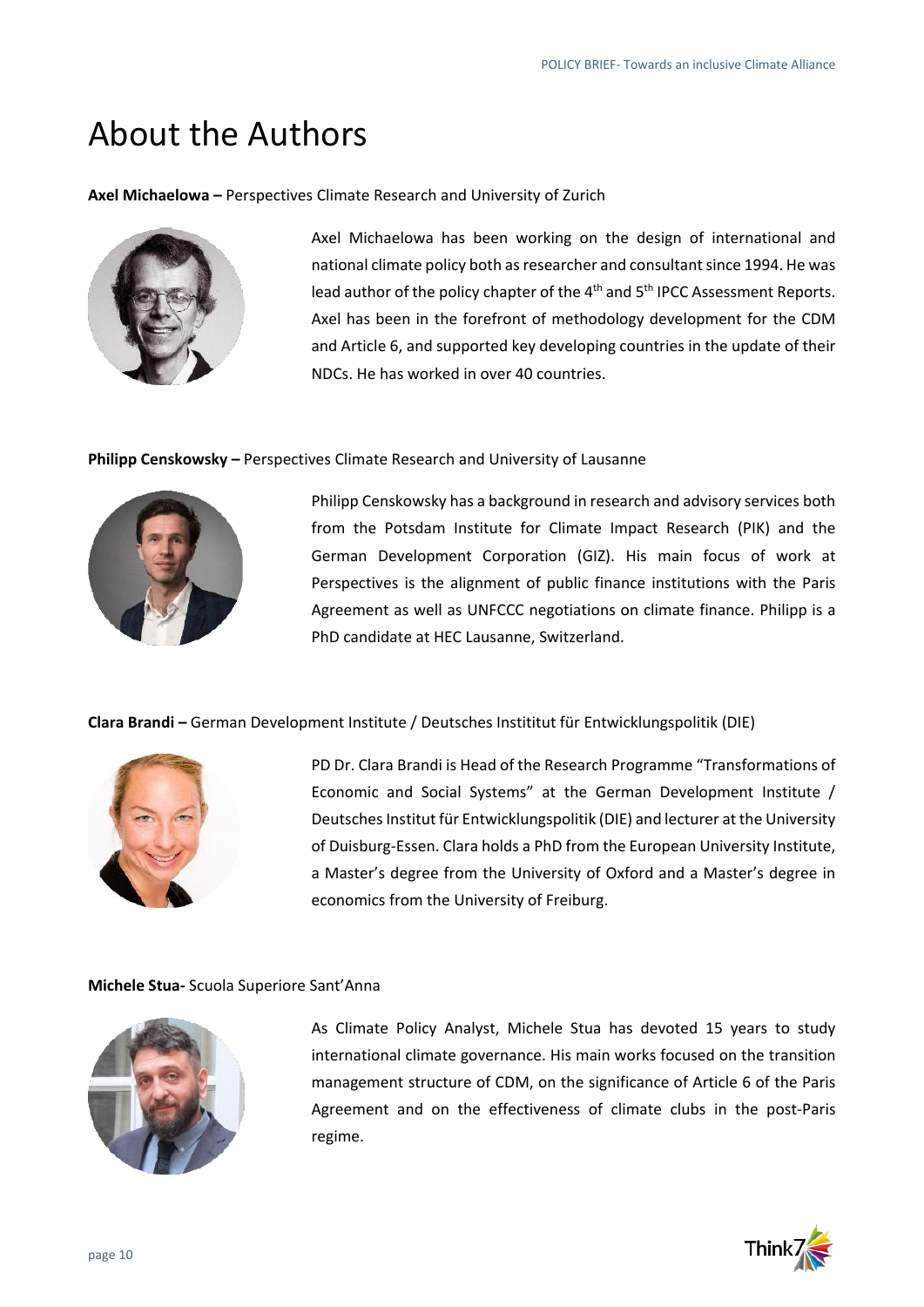### **Sonja Peterson –** Kiel Institute for the World Economy



As Senior Researcher, Sonja Peterson has been working on climate policy issues in the international, European and German context for 20 years. Her research and policy work has focused e.g. on the welfare and allocation effects of the Kyoto Protocol, the Paris Agreement, EU climate policy and especially European emissions trading and border adjustment measures, as well as on the optimal design of policy measures.

#### **Colin Nolden –** University of Oxford and University of Bristol



Colin has engaged with climate and energy governance for 15 years. During this period, he has worked on climate clubs, sustainable cities and communities, the politics of energy demand, organizational and business model innovation for decarbonization, and various aspects of decentralized energy supply and demand as both a researcher and a consultant.

#### **Mei Lin Fung –** People Centered Internet



Mei Lin is Chair of the People Centered Internet which she co-founded in 2015 with Vint Cerf. She is one of the early pioneers of CRM at Oracle, building on her earlier work at Intel, and studies at MIT under future Nobel Economics winners, Modigliani and Merton. She is the convenor of the Digital Cooperation and Diplomacy network working in conjunction with the UN agencies, ITU and UNDP and the IEEE.

### **Ingo Venzke –** University of Amsterdam and The New Institute



Ingo is Professor for International Law and Social Justice at the University of Amsterdam, Director of the Amsterdam Center for International Law (ACIL), and a Fellow at The New Institute (TNI) in Hamburg. His teaching and research have focused on international law, economic law and different dimensions of sustainability.

#### **Tim Banning -** German Energy Agency



Tim Banning is Senior Expert International Energy Policy at the German Energy Agency (Deutsche Energie Agentur) dena. His work focusses on national and transnational challenges of implementing the energy transition.